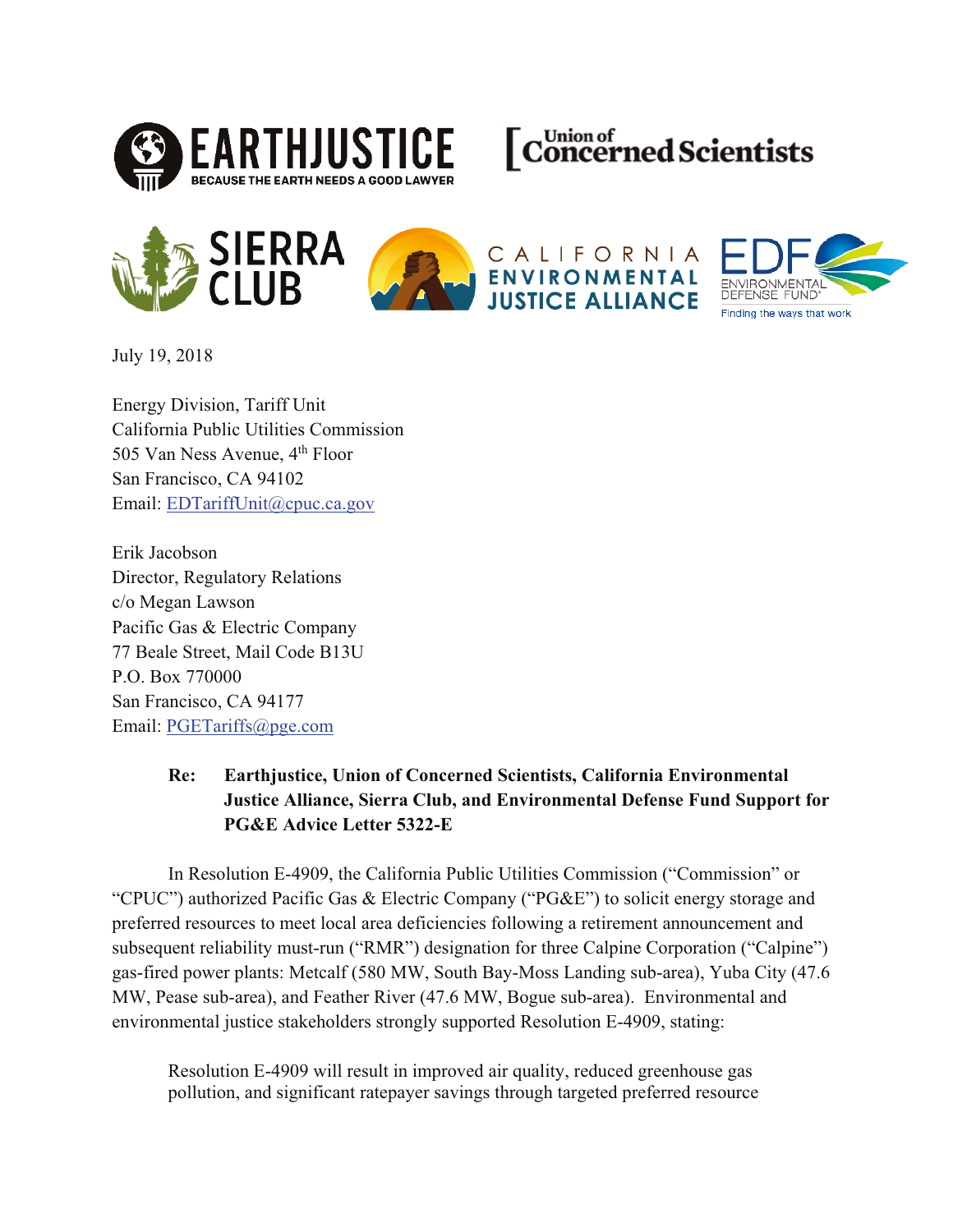procurement that will displace the need for costly contracts with fossil-fueled resources. More broadly, in using the RMR contracts as an opportunity to pivot from continued reliance on fossil fuels, Resolution E-4909 is promising coda to a year where the devastating impacts of climate change could not be more evident. Resolution E-4909 is a strong reflection of California's climate leadership and the rapid progress California has achieved in meeting reliability needs with preferred resources.<sup>1</sup>

Pursuant to Resolution E-4909, PG&E now seeks approval through Advice Letter ("AL") 5322- E of four energy storage projects totaling 567.5 MW of capacity. The proposed projects mitigate the risk of costly capacity contracts with existing gas-fired generation, provide needed additional flexible capacity to the system, and will result in significant air quality and climate benefits. Resolution E-4909 and AL 5322-E are a model for how ratepayer investments can be redirected, from maintaining fossil-fueled generation to deploying new clean energy resources critical to achieving California's aggressive decarbonization objectives. Earthjustice, Union of Concerned Scientists, California Environmental Justice Alliance, Sierra Club, and Environmental Defense Fund urge Commission approval of AL 5322-E.

#### **The Proposed Energy Storage Procurement Provides Ratepayer Benefits**

Each of the four proposed energy storage projects will be located in the South Bay-Moss Landing sub-area, part of the Greater Bay Area local area.<sup>2</sup> As AL 5322-E notes, the South Bay-Moss Landing sub-area is highly constrained, with the California Independent System Operator's ("CAISO") 2018 Local Capacity Technical Analysis indicating a local need of 2,221 MW and only 2,408 MW of available generation.<sup>3</sup> Due to this lack of surplus resources in the sub-area, Calpine's announcement that it would retire the 580 MW Metcalf gas plant created a local area deficiency that resulted in an RMR designation for the facility. Calpine originally sought \$10.41 kW/month for an RMR contract for Metcalf.<sup>4</sup> The cost was ultimately settled at \$6.18 kW/month provided Metcalf retains its RMR status through 2020.<sup>5</sup> In contrast, 85 percent of capacity in the Greater Bay Area local area is at or below \$3.00 kW/month.<sup>6</sup>

Following Calpine's retirement announcement for Metcalf, CAISO approved transmission projects to reduce Local Capacity Requirement ("LCR") need in the South Bay-

 $\overline{a}$ 

<sup>&</sup>lt;sup>1</sup> Letter to Energy Division, Re: Sierra Club, Earthjustice, California Environmental Justice Alliance and Environmental Defense Fund Support for Resolution E-4909, p. 1 (Dec. 29, 2017).

<sup>2</sup> Local need in the Pease sub-area as a result of the RMR for Yuba City and Bogue sub-areas as a result of the RMR for Feather River were addressed through transmission improvements.<br><sup>3</sup> PG&E, AL 5322-E, p. 13 (June 29, 2018).

<sup>&</sup>lt;sup>4</sup> See Metcalf Energy Center, LLC, 162 FERC  $\P$  63,028,  $\P$  10 (Mar. 27, 2018) (converting to \$ per kW/month (\$72,460,702/(580 MW \* 1,000)/12 months)).

<sup>&</sup>lt;sup>5</sup> *Id.* (converting to \$ per kW/month (\$43,000,000/(580 MW \* 1,000)/12 months)).

<sup>&</sup>lt;sup>6</sup> CPUC Energy Division, Multi-Year Resource Adequacy Retirements/Central Local Capacity Procurement/RA Reform Buyer Presentation, Slide 46 (Feb. 22, 2018).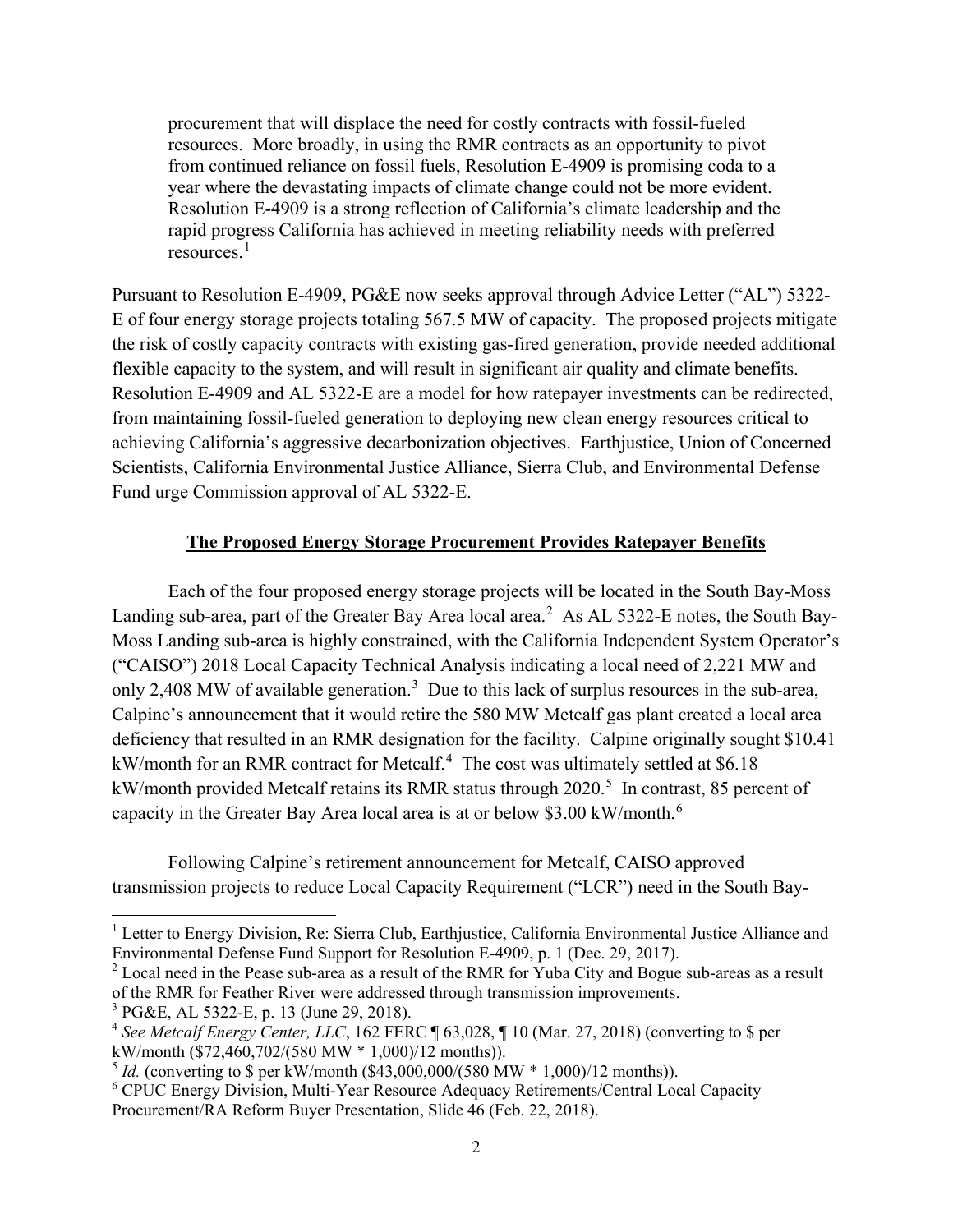Moss Landing sub-area to 1,653 MW.<sup>7</sup> However, CAISO's 2023 Local Capacity Technical Analysis forecasts an increase in local area need to 1,977 MW, resulting in continued constraints in the sub-area and market power for sub-area resources.<sup>8</sup> Notably, gas-fired generation in this sub-area will roll off their existing contracts in the near future. For example, PG&E's contract with the Gilroy Energy Center peaker facility, which provides 141 MW of local capacity to the South Bay-Moss Landing sub-area, ends in 2021.<sup>9</sup> PG&E's contract with the Los Esteros combined-cycle plant, which provides 294 MW of local capacity to the South Bay-Moss Landing sub-area, ends in 2023.<sup>10</sup> It is also unclear whether the Moss Landing Once-Through-Cooling Units, totaling over 1,000 MW of capacity, will continue to operate after their December 2020 State Water Resources Control Board compliance deadline.<sup>11</sup> Absent additional resource procurement in the sub-area, existing generators will remain in a position to leverage capacity constraints to obtain elevated capacity payments. Approval of the proposed energy storage contracts will protect ratepayers by mitigating the exercise of market power by local gas-fired generation.

Importantly, the ratepayer benefits of the proposed projects extend beyond the provision of local capacity. Because storage resources can charge and discharge, storage's flexibility is twice its nameplate capacity. The procurement of 567.5 MW of storage will provide over 1,100 MW of non-fossil flexible capacity to the system. Deployment of additional energy storage is both timely and needed given that "[t]he ramps up in the evening and down in the morning ('the tail of the duck') have become more pronounced and steeper than the California ISO anticipated, largely due to faster-than-anticipated growth in rooftop solar PV and progress toward the 2030 RPS goal."<sup>12</sup> Not only are additional highly responsive flexible resources helpful for system reliability, but as described by AL 5322-E's Independent Evaluator Report, the value of storage resources includes increased system efficiency because "[e]nergy storage resources can provide

http://www.caiso.com/Documents/Final2023Long-TermLocalCapacityTechnicalReport.pdf.

<sup>9</sup> California Energy Commission ("CEC"), Electricity Resource Supply Plans, 17-IEPR-02, TN 217851, PG&E Supply Forms S1, S2, and S5 Revised, Table S-5, Line 35 (June 5, 2017),

 $\overline{a}$ <sup>7</sup> PG&E, AL 5322-E, p. 13 (citing CAISO, 2019 Local Capacity Technical Analysis, p. 42 (May 15, 2018)).

<sup>8</sup> CAISO, 2023 Local Capacity Technical Analysis, p. 39 (May 15, 2018),

https://efiling.energy.ca.gov/Lists/DocketLog.aspx?docketnumber=17-IEPR-02; CAISO, 2023 Local Capacity Technical Analysis, p. 71 (Unit ID for Gilroy Energy Center is GILRPP).

<sup>&</sup>lt;sup>10</sup> CEC, Electricity Resource Supply Plans, 17-IEPR-02, TN 217851, PG&E Supply Forms S1, S2 and S5 Revised, Table S-5, Line 43, https://efiling.energy.ca.gov/Lists/DocketLog.aspx?docketnumber=17- IEPR-02; CAISO, 2023 Local Capacity Technical Analysis, p. 72 (Unit ID for Los Esteros is LECEF 1 Units).

<sup>&</sup>lt;sup>11</sup> CAISO's 2023 Local Capacity Technical Analysis assumes these units will continue to provide 78 percent of their net qualifying capacity. The basis for this assumption is not stated. CAISO, 2023 Local Capacity Technical Analysis, p. 73 (Unit ID for the Moss Landing Once-Through-Cooling Units is MOSSLD\_2).

<sup>&</sup>lt;sup>12</sup> CEC, Tracking Progress, Resource Flexibility, p. 1 (Dec. 2017), https://www.energy.ca.gov/renewables/tracking progress/documents/resource flexibility.pdf.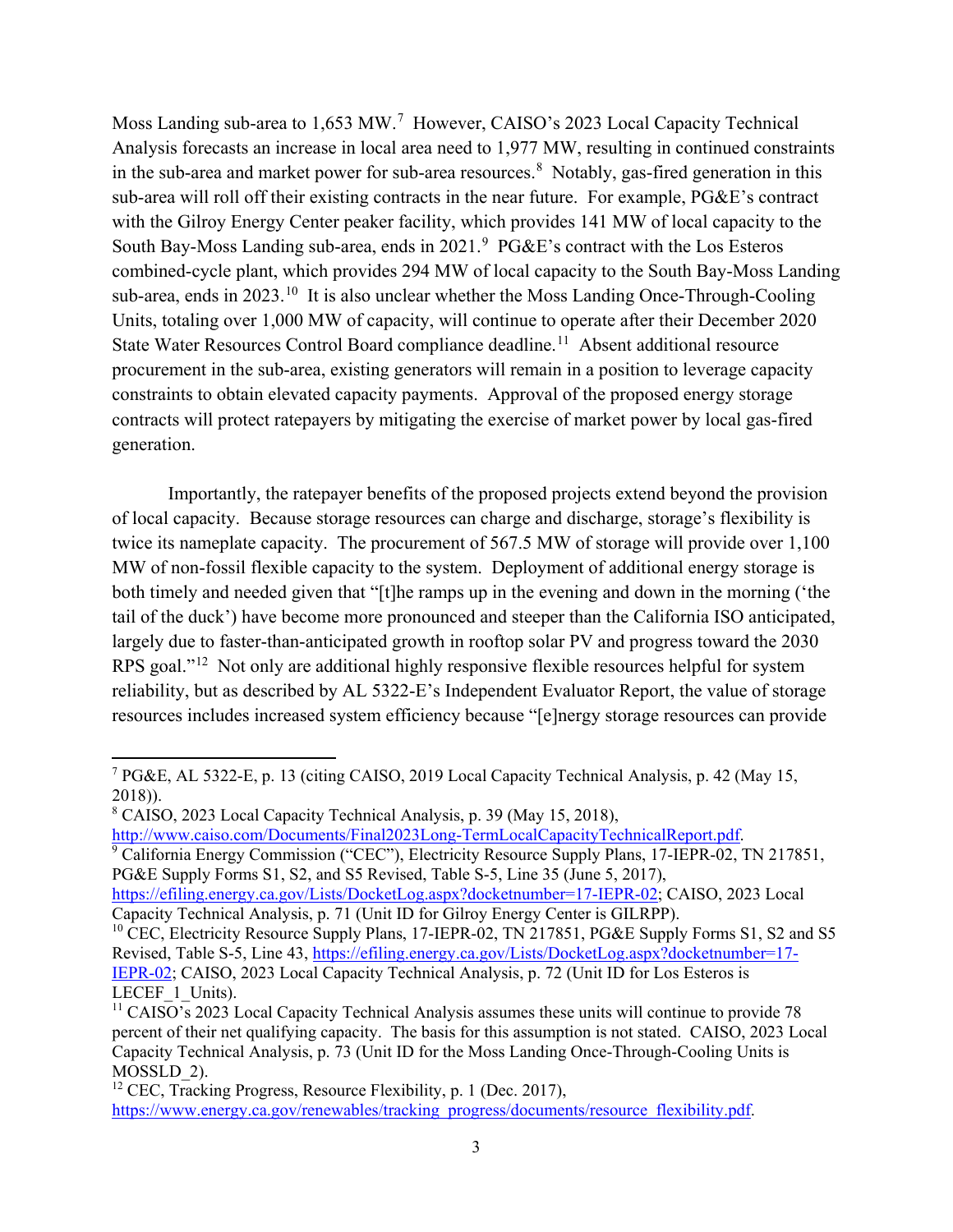flexibility to the system so that the rest of the generation can be run at less cost by helping to reduce the magnitude of evening ramp."13

# **The Proposed Energy Storage Procurement Provides Environmental Benefits**

The flexible attributes of energy storage that provide ratepayer value also confer significant environmental benefits. By providing system flexibility and reducing ramping needs, energy storage decreases cycling of gas-fired generation and corresponding air quality impacts. Given that conventional power plants are disproportionately located in disadvantaged communities, reductions in cycling through increased deployment of energy storage should result in air quality benefits to disadvantaged communities. Similarly, as illustrated in CAISO's tracking of CO2 emissions, the carbon intensity of energy generation is at its highest in the evening when solar resources are no longer producing energy.<sup>14</sup>

## FIGURE 1: CO2 Emission Trends on April 10, 2018 and July 11, 2018

# $CO<sub>2</sub>$  trend

12,000

10,000

8.000

6,000

4.000

 $\overline{2}$ 

 $\bf{0}$ 

 $\overline{6}$ 

 $\overline{4}$ 

mTCO<sub>2</sub>/h

■ 04/10/2018 ▼

 $\overline{a}$ 

Emissions typically rise when traditional resources are needed, such as during periods of reduced production of solar and wind resources.

### $CO<sub>2</sub>$  trend Emissions typically rise when traditional resources are needed, such as during periods of reduced production of solar and wind resources.



By discharging during periods when peak demand is predominately met by gas-fired generation, storage reduces the carbon intensity and air emissions of energy production when pollution would normally be at its apogee.

Finally, while the proposed storage procurement may seem large when viewed in the context of past storage procurement, the Commission must continue to look to the future. Achievement of California's 2030 aggressive greenhouse gas reduction requirements will require

<sup>&</sup>lt;sup>13</sup> PG&E, AL 5322-E, Appendix F2, Independent Evaluator Report, p. 45.

<sup>&</sup>lt;sup>14</sup> CAISO, Historical CO<sub>2</sub> Emissions, http://www.caiso.com/TodaysOutlook/Pages/Emissions.aspx.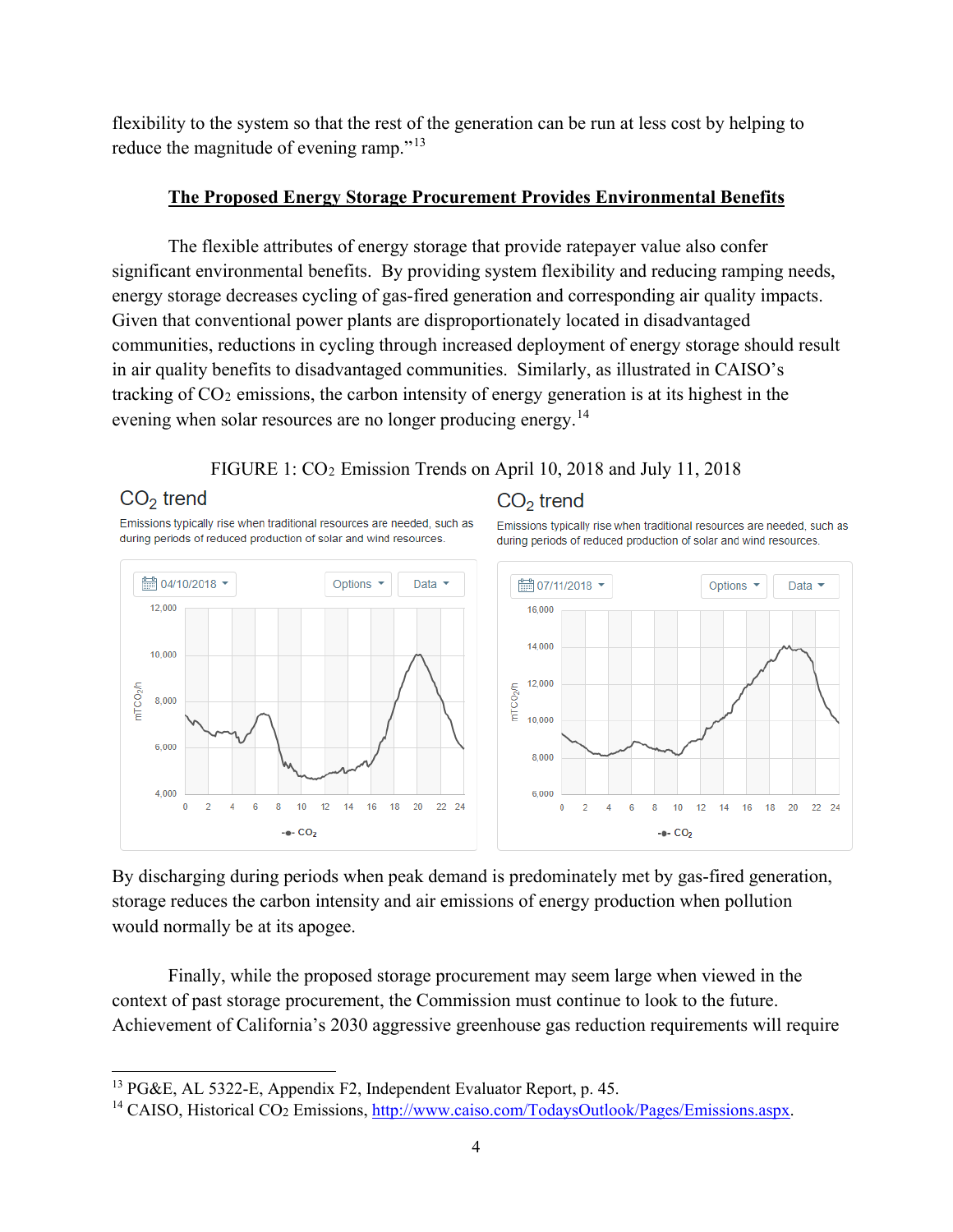action at far greater scale and ambition. "To dramatically reduce GHG emissions from the power grid, non-fossil resources will need to gradually replace contributions to the flexibility and reliability of the power system now provided by natural gas plants."15 Not only will the deployment of energy storage beyond minimum requirements be necessary to meet California's decarbonization objectives,16 but also the importance of California as a climate leader cannot be overstated. Commission approval of AL 5322-E would set a welcome new standard of both what is possible and what is needed to achieve the deep decarbonization necessary to avoid catastrophic climate impacts.

Thank you for your consideration of these comments.

Respectfully submitted,

 $\sqrt{s/}$ 

Matthew Vespa Staff Attorney **Earthjustice** 50 California St., Suite 500 San Francisco, CA 94111 Telephone: (415) 217-2123 Email: myespa@earthjustice.org

Laura Wisland Union of Concerned Scientists Senior Manager, Western States Energy 500 12<sup>th</sup> Street, Suite 340 Oakland, CA 94607 Email: lwisland@ucsusa.org

 $\overline{a}$ <sup>15</sup> James H. Nelson and Laura Wisland, *Achieving 50 Percent Renewable Electricity in California*, Union of Concerned Scientists, p. 5 (Aug. 2015),

https://www.ucsusa.org/sites/default/files/attach/2015/08/Achieving-50-Percent-Renewable-Electricity-In-California.pdf. 16 For example, in the Integrated Resource Plan proceeding (R.16-02-007), the RESOLVE model selected

<sup>2,000</sup> MW of additional battery storage beyond the baseline 1,325 MW storage requirement. D.18-02- 018, p. 79 (Feb. 13, 2018),

http://docs.cpuc.ca.gov/PublishedDocs/Published/G000/M209/K771/209771632.PDF. However, given that PG&E is still close to 200 MW short of its transmission-level storage requirement when accounting for storage projects from its 2016 storage Request for Offers (and over 300 MW short if 80 percent of its distribution-level storage requirement were moved to its transmission-level requirement), much of the proposed storage procurement would count toward existing requirements. *See* A.18-03-001, PG&E 2018 Energy Storage Procurement and Investment Plan, Prepared Testimony, Chapter 2, Report on Existing and Eligible Energy Storage Resources (Mar. 1, 2018) (listing approved and pending storage projects).